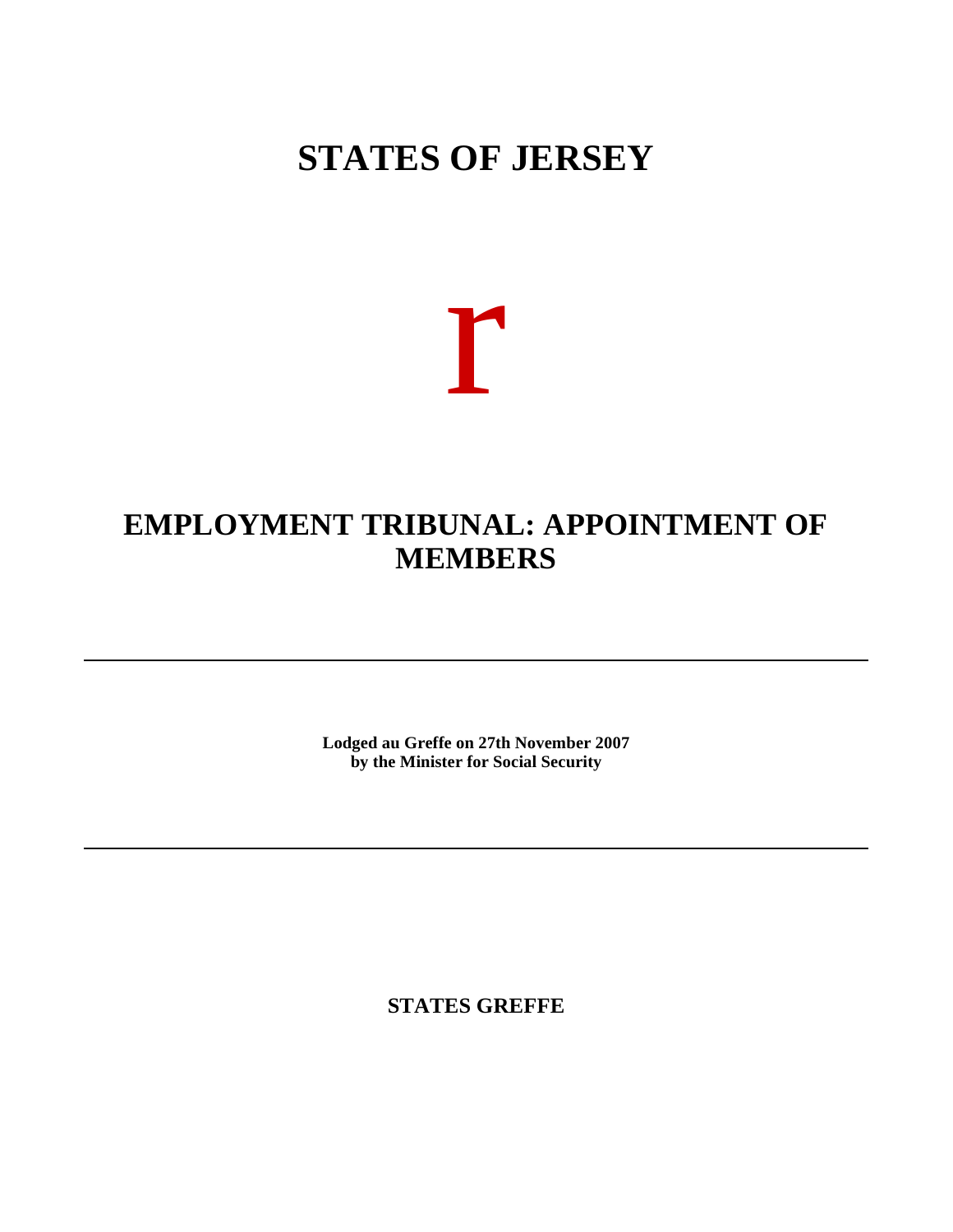## **PROPOSITION**

### **THE STATES are asked to decide whether they are of opinion**

to appoint, in accordance with Regulation 3 of the Employment Tribunal (Jersey) Regulations 2005, and on the recommendation of the Jersey Appointments Commission, the following persons as members of the Jersey Employment Tribunal for a period of  $5$  years –

 Mrs. Anne McPhee Mr. Mark Thérin Mr. Michael Baudains Mr. Michael McCarthy.

MINISTER FOR SOCIAL SECURITY